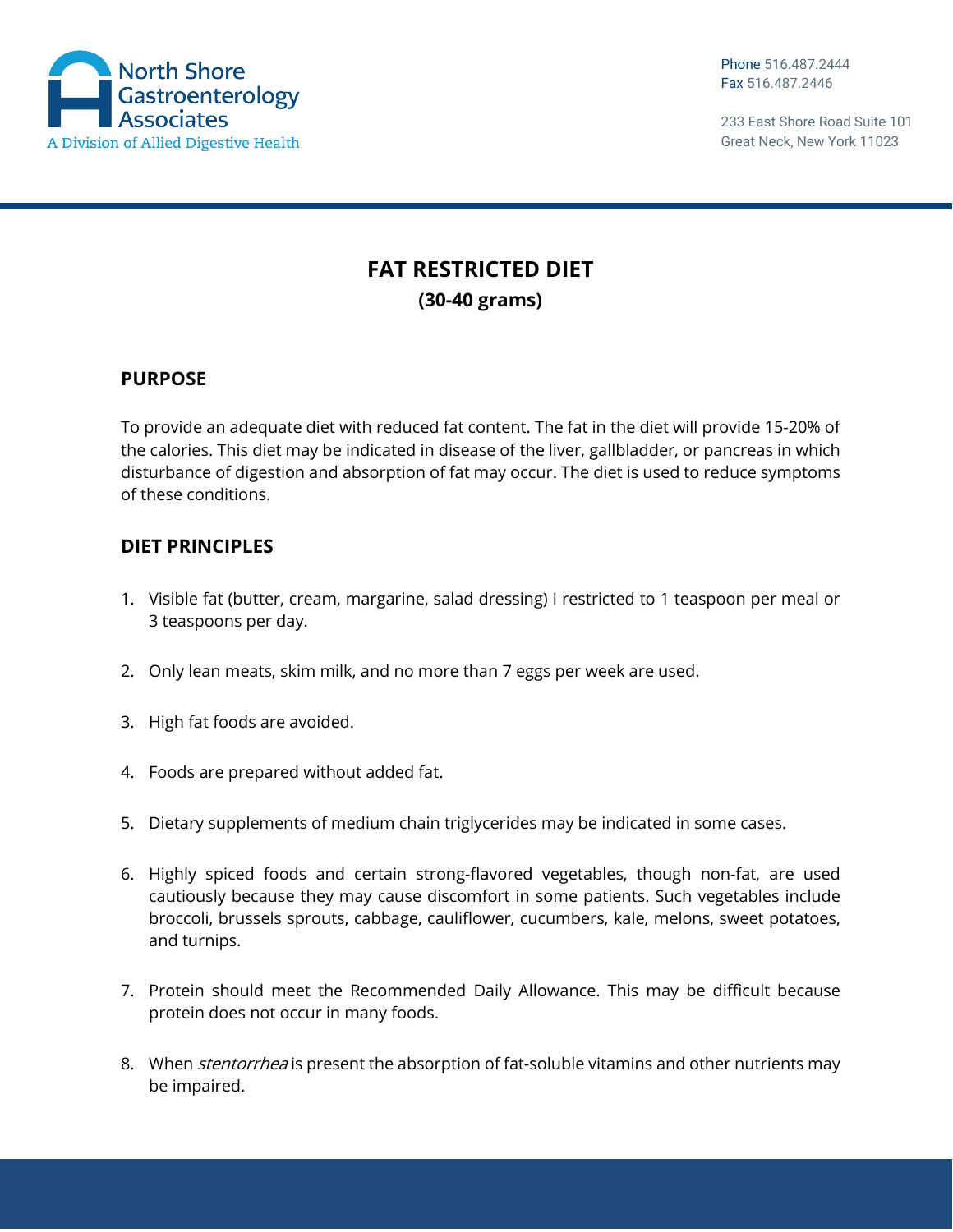

| <b>FOOD</b>      | <b>ALLOWED</b>                                                                                                                                                                                                                                                                 | <b>NOT ALLOWED</b>                                                                                                                                                 |
|------------------|--------------------------------------------------------------------------------------------------------------------------------------------------------------------------------------------------------------------------------------------------------------------------------|--------------------------------------------------------------------------------------------------------------------------------------------------------------------|
| <b>Beverages</b> | Skim milk, low-fat buttermilk, low-<br>fat chocolate drink, non-fat dairy<br>milk, carbonated beverages, fruit<br>drinks, coffee, tea, decaffeinated<br>beverages                                                                                                              | Cream, milk (chocolate,<br>condensed, evaporated, 1%, 2%,<br>whole, malted, shakes)                                                                                |
| <b>Breads</b>    | All enriched or whole grain bread<br>or yeast rolls, bread sticks, graham<br>crackers, melba toast, pretzels,<br>matzoh, rye wafers, saltines                                                                                                                                  | Quick breads, muffins, biscuits,<br>pancakes, doughnuts, fritters,<br>corn bread, fried corn bread,<br>sweet rolls, hot breads unless<br>made with very little fat |
| Cereals          | All cooked or dry without fat                                                                                                                                                                                                                                                  | Bran (if causes distress), wheat<br>germ                                                                                                                           |
| <b>Desserts</b>  | All fruit, fruit whip, fruit pudding,<br>gelatin, desserts made with egg<br>whites, angel food cake, fruit ice,<br>sherbet, plain pudding made with<br>skim milk and/or egg whites, frozen<br>yogurt, graham crackers, ginger<br>snaps, vanilla wafers, low-fat baked<br>goods | Dessert made with whole milk,<br>cream, butter, lard, oil, coconut,<br>nuts, chocolate                                                                             |
| Eggs             | One egg daily, egg whites as<br>desired, cholesterol free egg<br>substitutes                                                                                                                                                                                                   | Eggs prepared with whole milk<br>or fat                                                                                                                            |
| Fats             | One teaspoon each meal or three<br>teaspoons per day: butter,<br>mayonnaise, margarine, oil (may be<br>used in cooking if omitted at<br>meals). Fat-free salad dressing and<br>gravy                                                                                           | More than one teaspoon per<br>meal. Bacon, bacon fat, fat back,<br>ham fat, lard, salt pork,<br>shortening, salad dressing and<br>gravy (unless fat-free)          |
| Fruits           | All fresh, frozen or canned fruit or<br>fruit juice except avocado, 1 citrus<br>fruit every day                                                                                                                                                                                | Avocado, any fruit that<br>persistently causes distress                                                                                                            |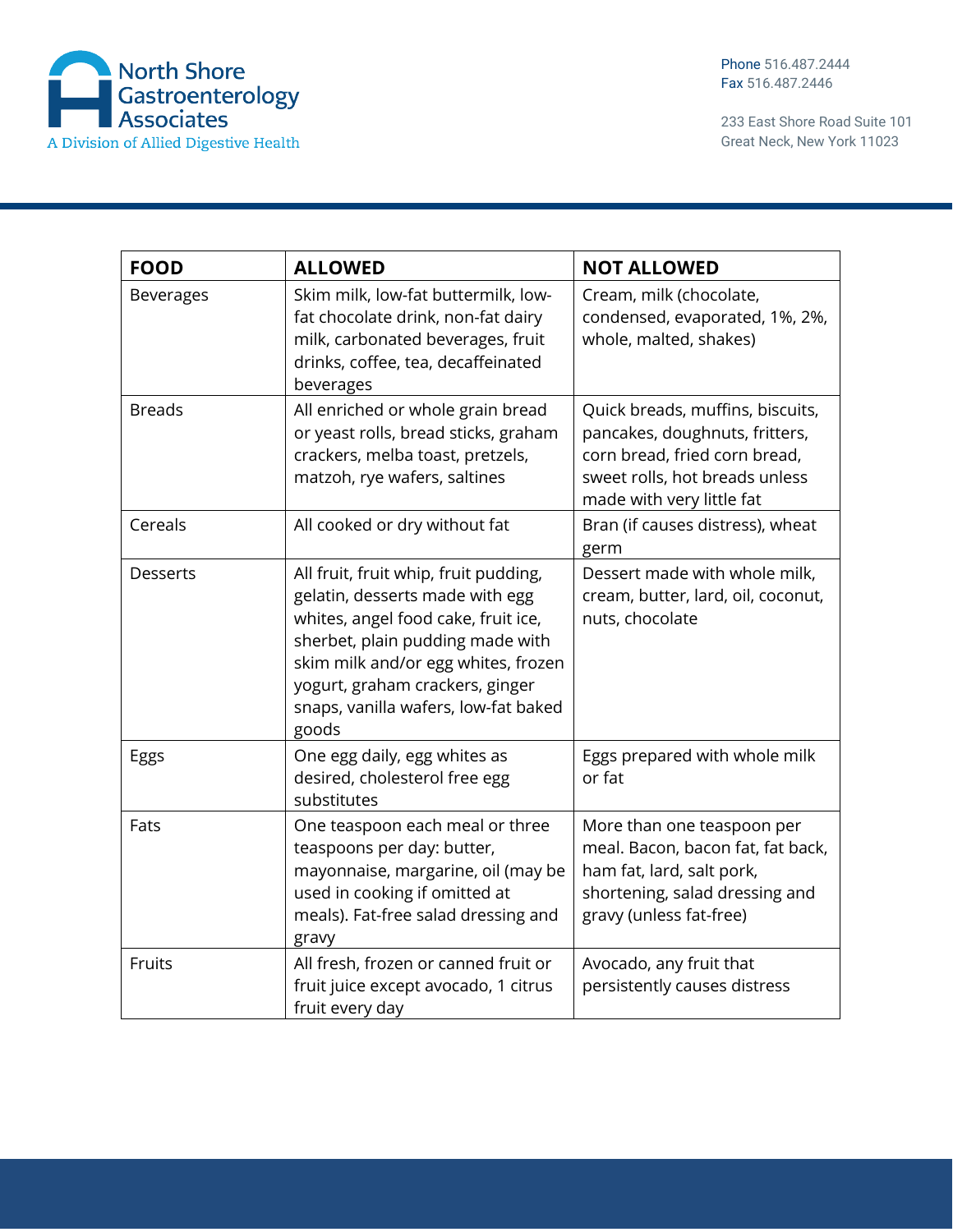

| <b>FOOD</b>                           | <b>ALLOWED</b>                                                                                                                                                                                                                                                                                                                                                    | <b>NOT ALLOWED</b>                                                                                                                                                                                                                                                |
|---------------------------------------|-------------------------------------------------------------------------------------------------------------------------------------------------------------------------------------------------------------------------------------------------------------------------------------------------------------------------------------------------------------------|-------------------------------------------------------------------------------------------------------------------------------------------------------------------------------------------------------------------------------------------------------------------|
| Meats, Fish,<br>Poultry and<br>Cheese | Remove visible fat from meat<br>before cooking. Baked, broiled,<br>boiled, roasted, stewed, simmered,<br>lean fish, meat, poultry, seafood,<br>and organ meat. Water packed<br>salmon and tuna. Low-fat cottage<br>cheese, skim milk cheese, part skim<br>mozzarella, part skim ricotta,<br>parmesan, farmers cheese, low-fat<br>yogurt made with skim milk, tofu | All fried meats, poultry, or fish,<br>fat meats, fat of meat, sausage,<br>frankfurters, luncheon meat,<br>fish canned in oil, eel, duck,<br>goose, poultry skin, any spiced<br>or pickled meat, cheese (except<br>as listed), whole milk yogurt,<br>peanut butter |
| Potatoes and<br>Substitutes           | Macaroni, noodles, rice, spaghetti,<br>sweet or white potato, prepared<br>without added fat unless used in<br>the amount allowed                                                                                                                                                                                                                                  | Cooked with fat or oil, fried<br>potatoes, potato chips, cream<br>sauces unless made with skim<br>milk                                                                                                                                                            |
| Soups                                 | Bouillon, cream soups made with<br>vegetables and skim milk, fat-free<br>meat and poultry soups                                                                                                                                                                                                                                                                   | Soups or broth with fat, cream<br>soups (unless made with skim<br>milk)                                                                                                                                                                                           |
| Sweets                                | Honey, jam, jelly, marshmallows,<br>molasses, sugar syrup candies,<br>hard candies, gumdrops, jelly<br>beans, plain mints, sour balls,<br>fondants (all without fat)                                                                                                                                                                                              | Chocolate, coconut, nuts,<br>caramels                                                                                                                                                                                                                             |
| Vegetables                            | All fresh, frozen or canned<br>vegetables and vegetable juice<br>(except those not allowed). Daily fat<br>allowance may be used in<br>preparation                                                                                                                                                                                                                 | Avocado, vegetables cooked in<br>additional fat or oil, any which<br>causes digestive distress                                                                                                                                                                    |
| Miscellaneous                         | Herbs, lemon juice, pepper, salt,<br>spices, vinegar, extracts,<br>condiments such as ketchup, chili<br>sauce, pickles and relish, cocoa<br>powder                                                                                                                                                                                                                | Nuts, olives                                                                                                                                                                                                                                                      |